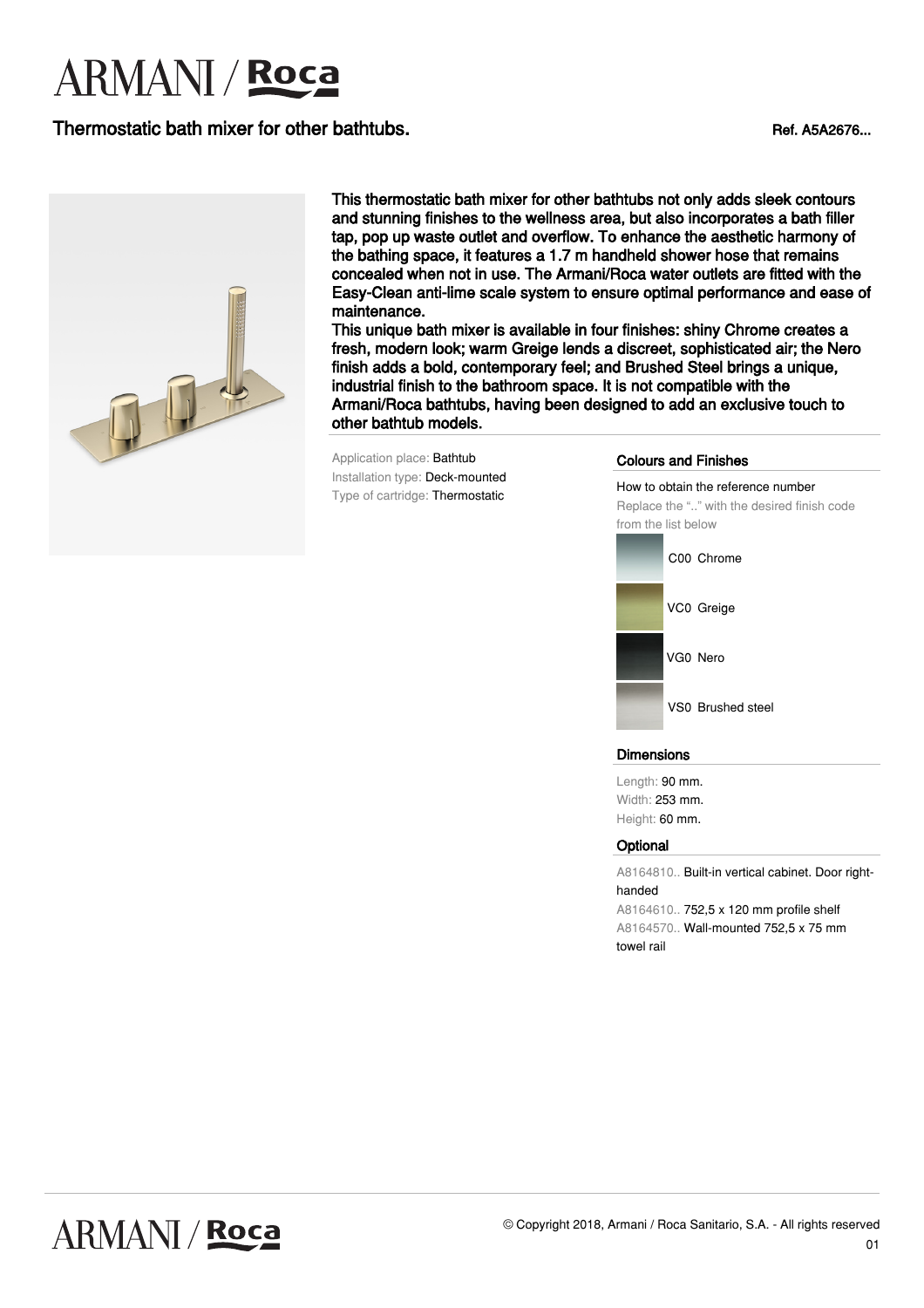Thermostatic bath mixer for other bathtubs.<br>
Ref. A5A2676...

### Technical drawings



ARMANI / Roca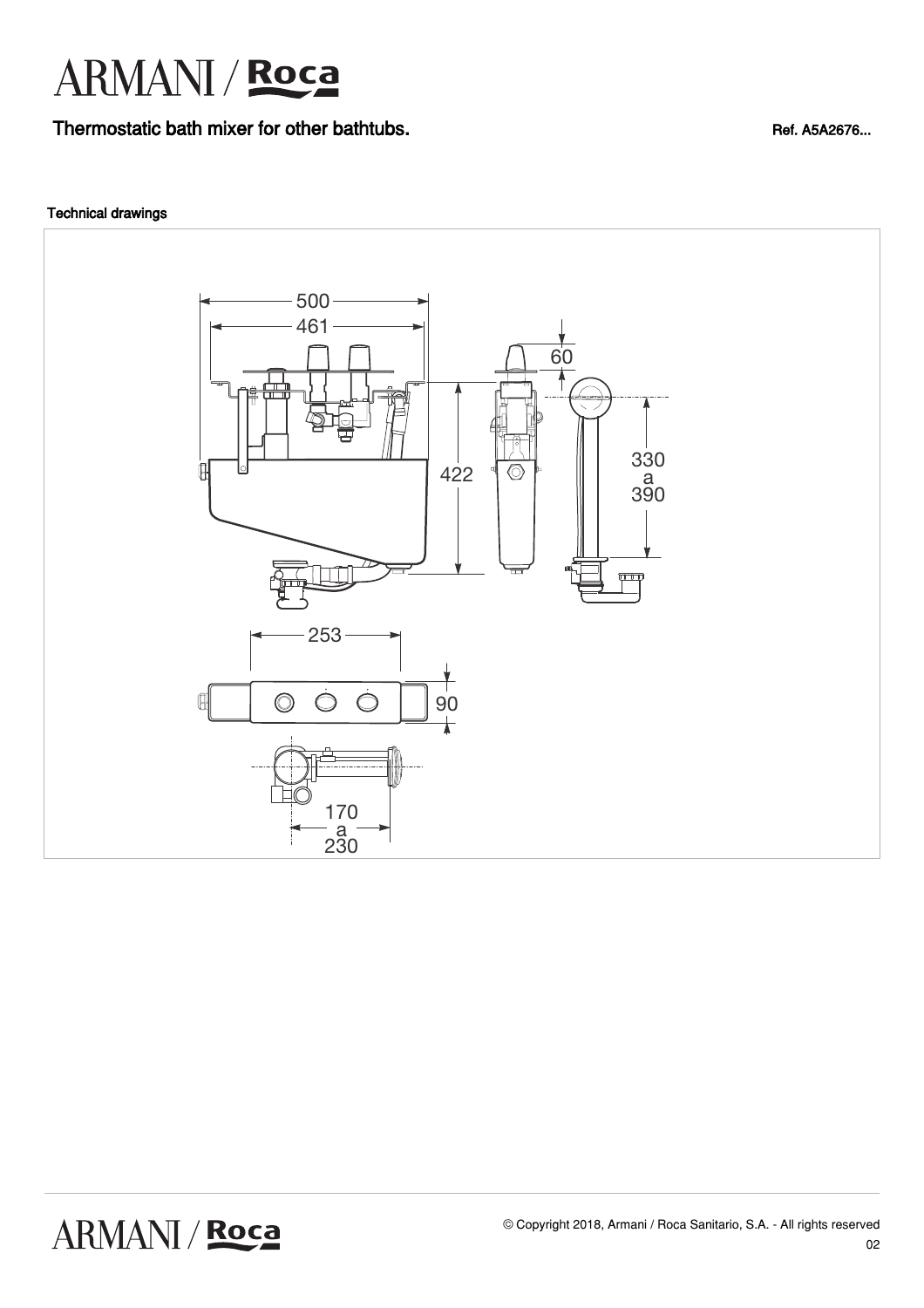## Thermostatic bath mixer for other bathtubs.<br>
Ref. A5A2676...